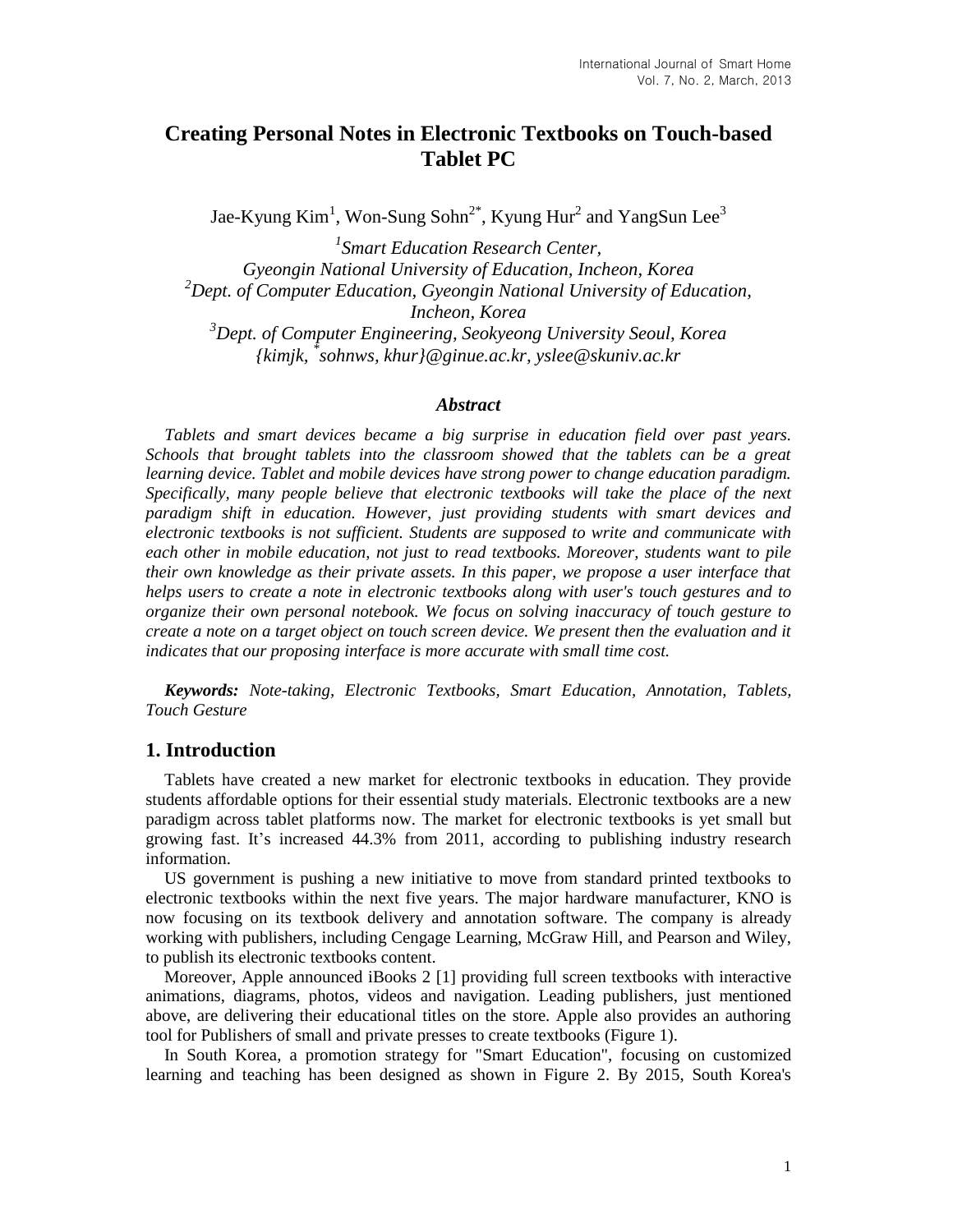classrooms will be switched to electronic textbooks. The classroom will be able to deliver all its curriculum materials in electronic textbooks from through tablets [2].



**Figure 1. An Example of Touch-based Educational Content on iPad(left) and KNO(right)**

Applications and technologies related to electronic textbooks are actively being developed [3, 4, 5]. For example, The Inking feature in electronic textbooks allows students to interact with the text, and other content. The learners can digitally highlight text and create notes, in the same they would with a pen in paper textbooks, but then those notes can be shared with other class members [6].

Many researchers [7, 8] believe the pen or sketch-like input metaphor makes the tablet computer more user friendly and easy to learn.

However, the studies in various cases and learner's responses since electronic textbook launching in 2008 shows that no significant effectiveness in using electronic textbook than traditional textbook.

 The main reason is the usability of the tablet device because the usability effects on user experience and learning effect. Inappropriate design in usability may cause a negative cognitive process in learning, therefore it is very important in elementary school education [9,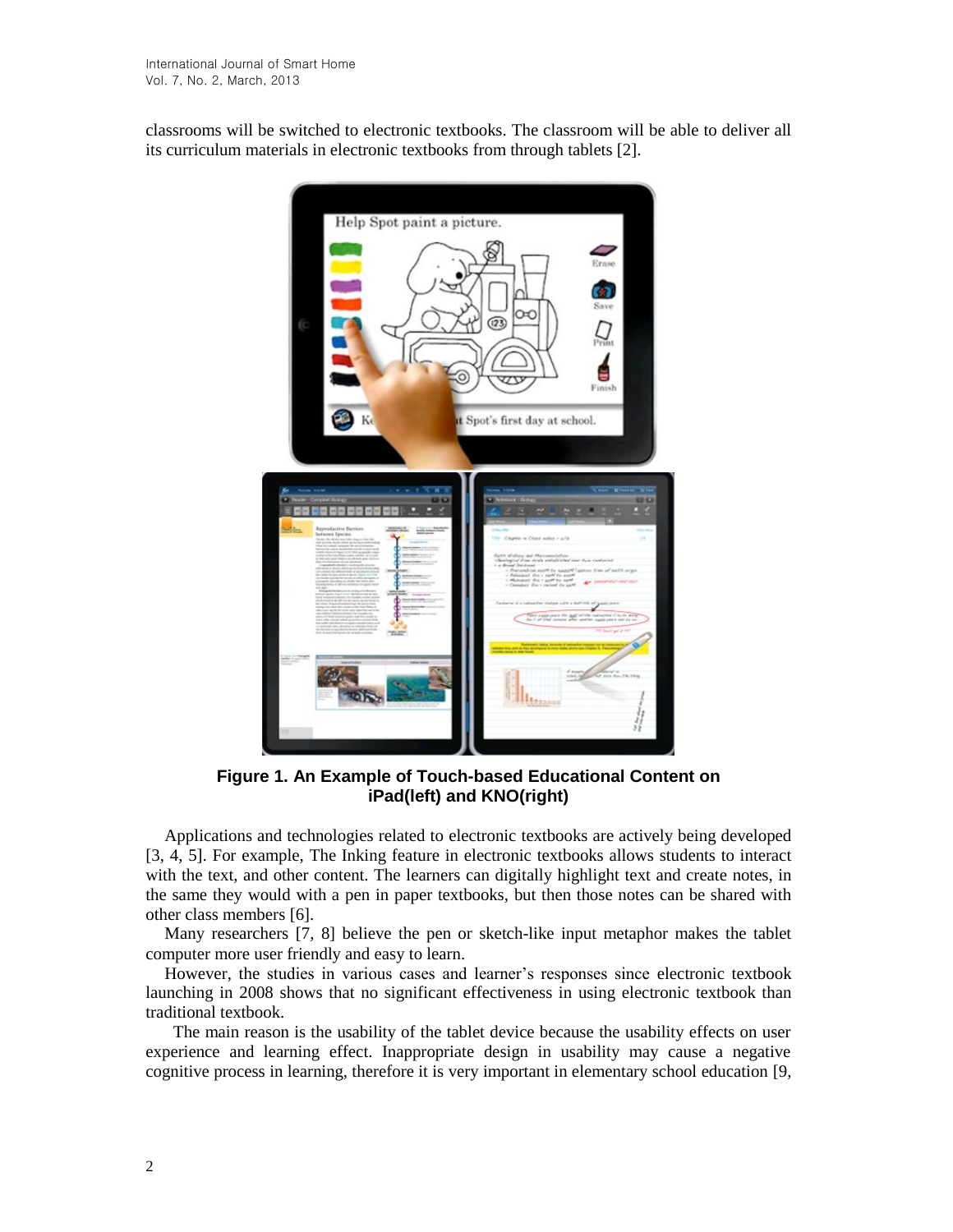10, 11]. According to our research, it is shown that the following two factors should be considered to enhance the usability of educational contents in touch-based device.



**Figure 2. Smart Device-oriented Education in Korea**

First, a user, especially a learner, has strong urge to create own personalized content. Therefore, easy input methods such as sketch, dragging, or pasting, are preferred than formal keyboard input. This can be represented as note-taking behavior. Second, a note added to course materials is mainly used for knowledge in learning. When group members share this knowledge, it plays a great roll in learning effect. A learner has high interest in other member's problem solving style. Therefore, we propose an annotation-based smart user interface for electronic textbooks for the educational purpose.

In this paper, we propose annotation-based smart user interface in Section 2 and evaluate it in Section 3. Then, we conclude in Section 4.

## **2. Related Works**

Annotation functionality has been studied in many research papers and implemented in various tools in desktop operating systems. However, touch-based devices such as tablets have different user input method and applications. Since the history of touch tablets is not so long, few studies on annotation techniques in tablets have been done compared to the desktop system.

The most common book reader is iBooks 2, developed by Apple. It supports basic annotation features such as note, highlight and bookmark as shown in Figure 3. It also synchronize user bookmark in a book purchased by the same account between the apple devices. A reader selects a word or paragraph by touch input, and resizes the area by using a built-in magnifier. The operating system highlights the target text in a sky blue rectangle. The reader can move small blue spots on its edges, so the selection can be adjusted. Therefore, it may require a delicate and accurate touch action to select an exact text area.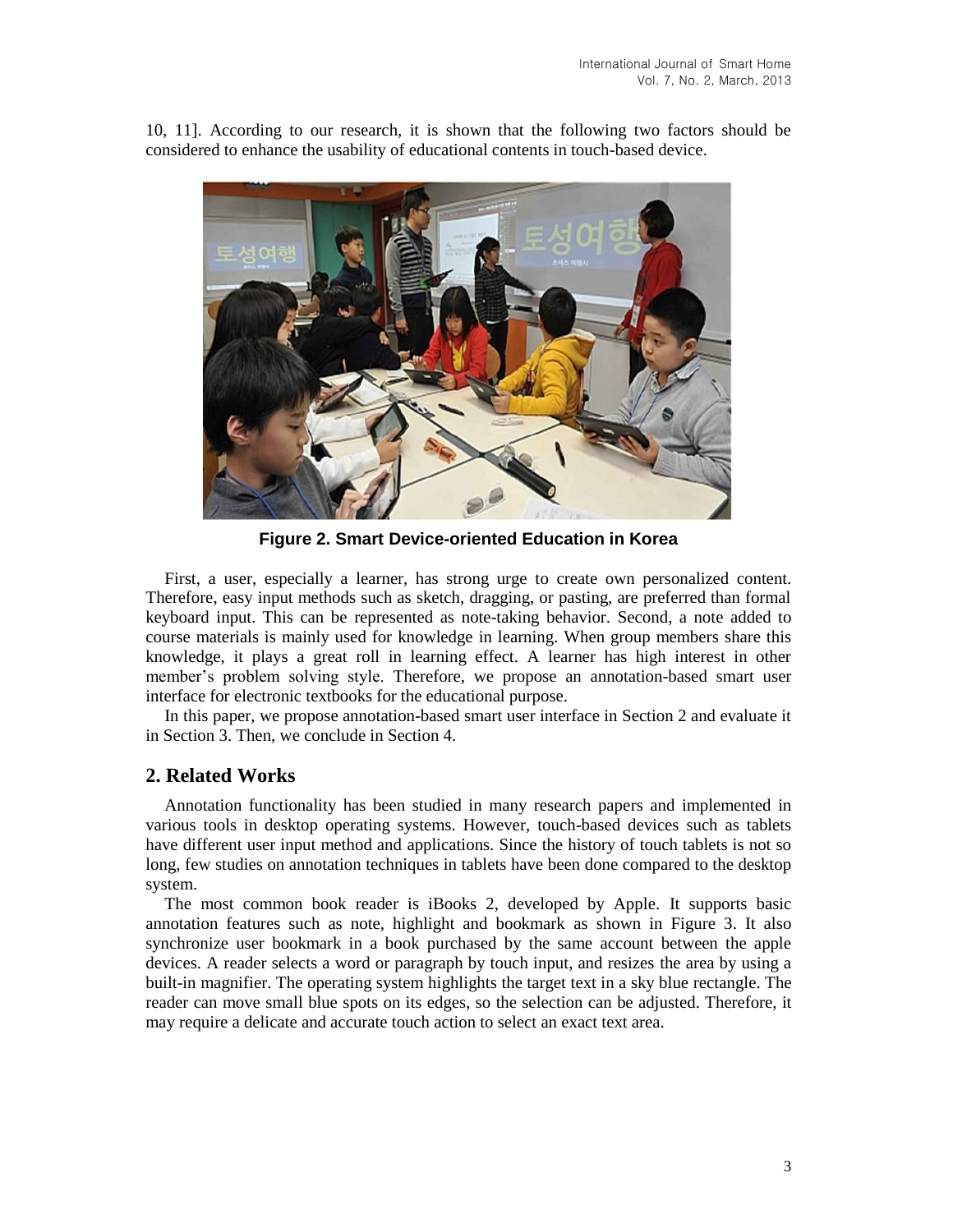

## **Figure 3. Annotation Example of iBooks**

Another annotation tool is PDF annotator that allows a user to read and annotate PDF documents on iPad as shown in Figure 4. It allows the user to highlight text, add sticky notes, free hand-drawing and photos to a PDF document. The tool has been related to social networking service and commonly used websites. It enables user to share the annotated PDF on Facebook, Twitter, Google Docs, and so on.

Annotating method is similar to that of iBooks. In addition, it supports free hand-drawing to write text or drawing shapes by touch gesture. This tool is specifically designed to annotate on PDF document. However, most electronic textbooks are now follow HTML5 or ePub standard. Thus, annotation features should support web document standard for compatibility and reuse issue.



**Figure 4. PDF Annotator**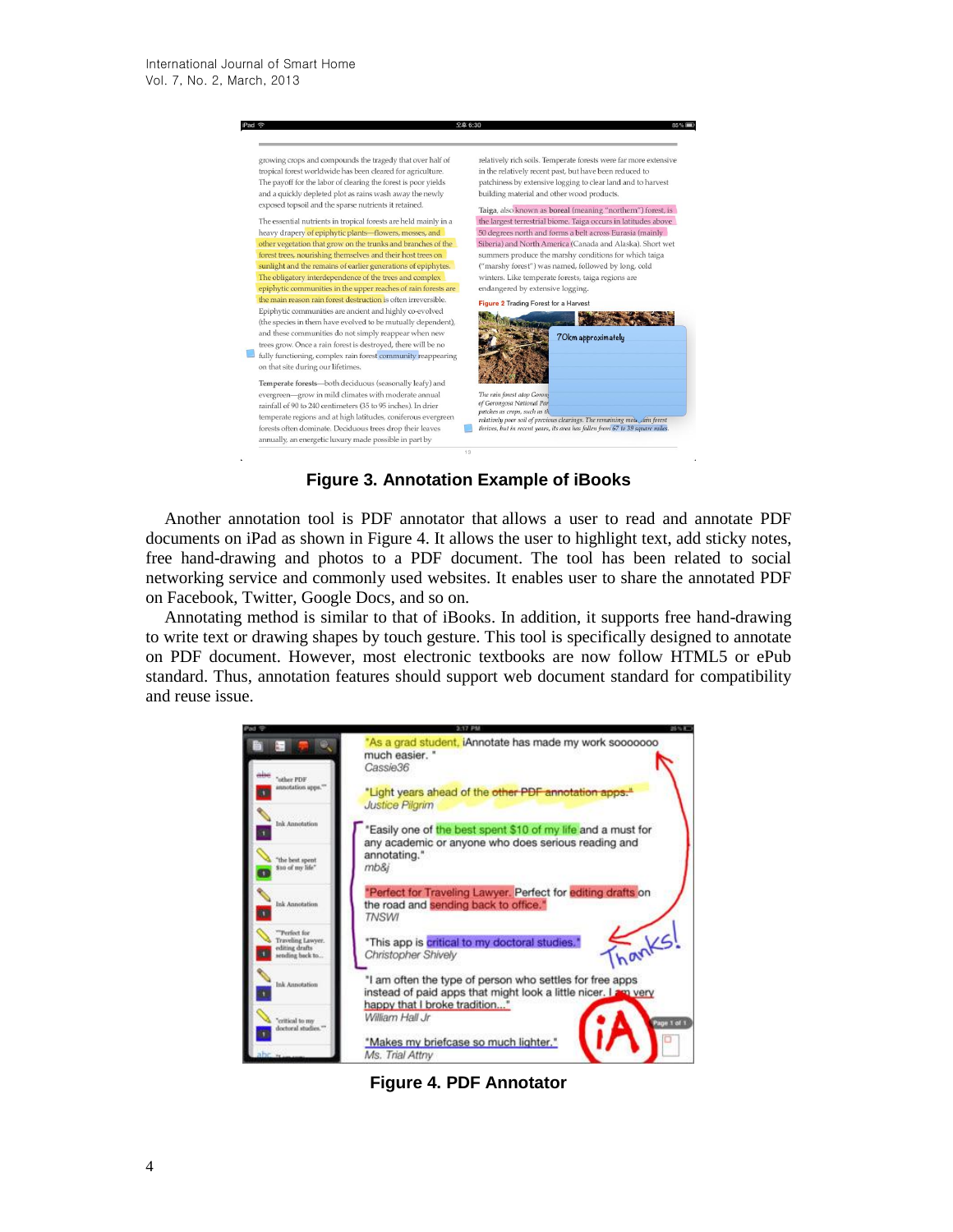Other annotation tools for tablets can be easily found in app markets such as iAnnotate, Notability, DocAs and so on. Most of them have similar annotation interface to iBooks or PDF Annotator.

Touch input is more convenient but less accurate than mouse input. It might be hard to select small text area to highlight or add a note. Fundamental functionality of annotation is already provided by various tools, but this touch input problem has not been considered for creating annotation. Therefore, we propose smart user interface for creating annotation at the following section.

## **2. Smart User Interface for Creating Notes**

### **2.1. Creating a Note**

We use the iPad1 on iOS 5.0 to implement our proposing interface. The interface accepts the touch input and is designed to automatically recognize the selecting area by touch gestures. Since it traces underlying HTML objects, the note object could be determined by the HTML structure in selected area.

Here, we defined the three types of touch gestures. The first is holding down by one finger on a specific location of a web page. A user can move around the finger to select a target area until the target is selected as shown in Figure 5. This gesture can be used for selecting a simple target such as an image, video, or a paragraph of text.

The second gesture is holding down by two fingers, and moving them to adjust the size of selecting area. This is useful when a user tries to select multiple objects or a part of text.

The third gesture is holding down one finger on the left-top side of the screen for one second, and drawing a freeform area using another finger. This is useful for selecting a complex layout such as irregularly shaped table or a combination of layers (*i.e.*, tables, images and text), which is hard to select using a square shaped area.



**(a) Selecting an object by a finger**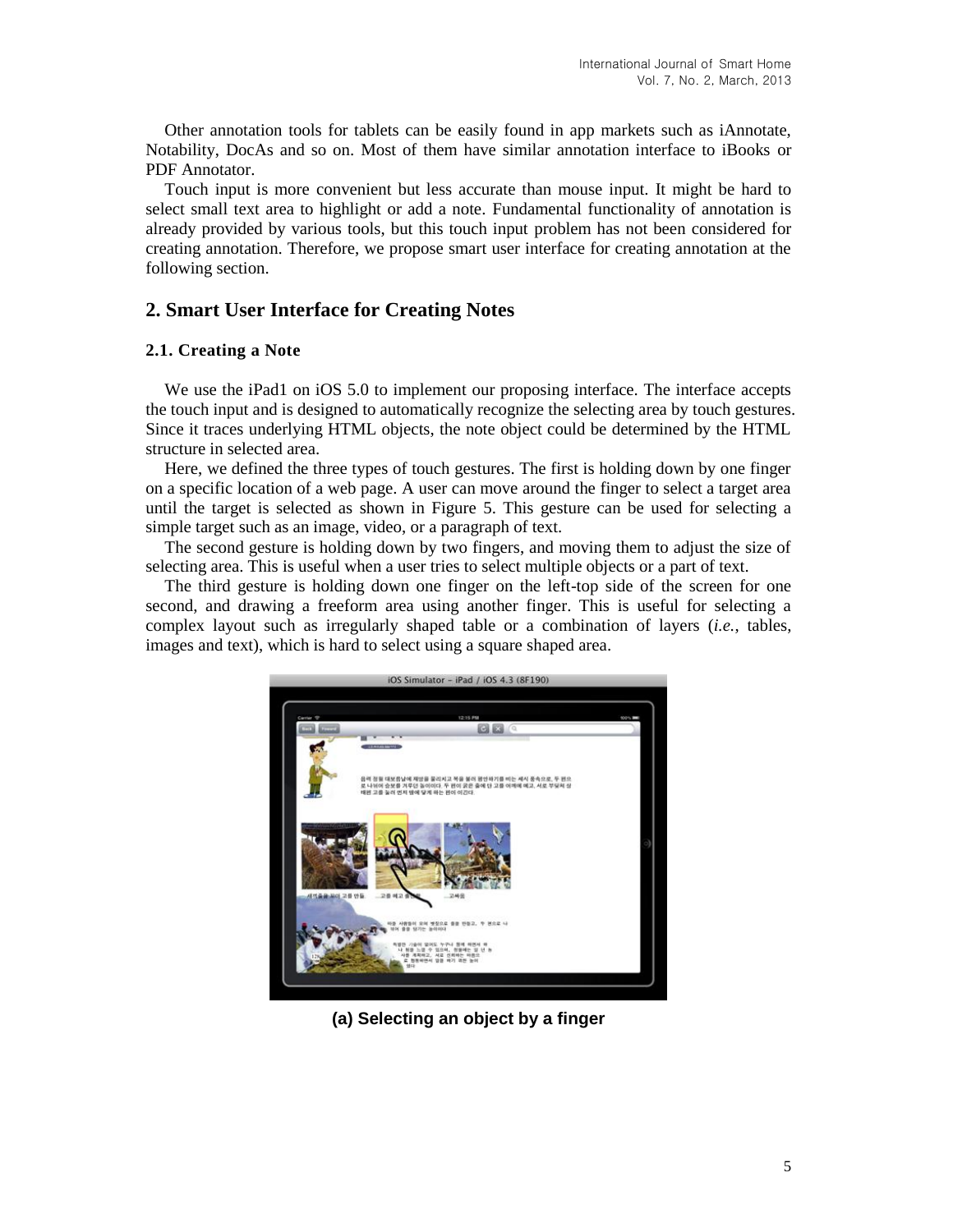

**(b) corrected area by proposed algorithm**

## **Figure 5. Selecting Object on a Website by the First Type of Touch Gesture: Initial Input (a) and Corrected Result (b)**

We provide three ways to clip an area on a webpage. Due to the touch device characteristic, finger touch input is very convenient and fast, but less accurate than a mouse or keyboard. For accuracy enhancement, our correction process using a semantic HTML structure should be applied to the selected area. For instance, the correction module analyzes the HTML elements that lie inside the coordinates of the area. If any <IMG> element is found within the area, the selecting area will be extending to include <IMG> element and displaying on the screen.

Figure 6 shows the result of an area correction when a user uses the first gesture type on an image element. The system reads the touch point coordinate and traces the corresponding target element. For the first type input, system reads the point and extends its selecting area into exact size of single <IMG> element.

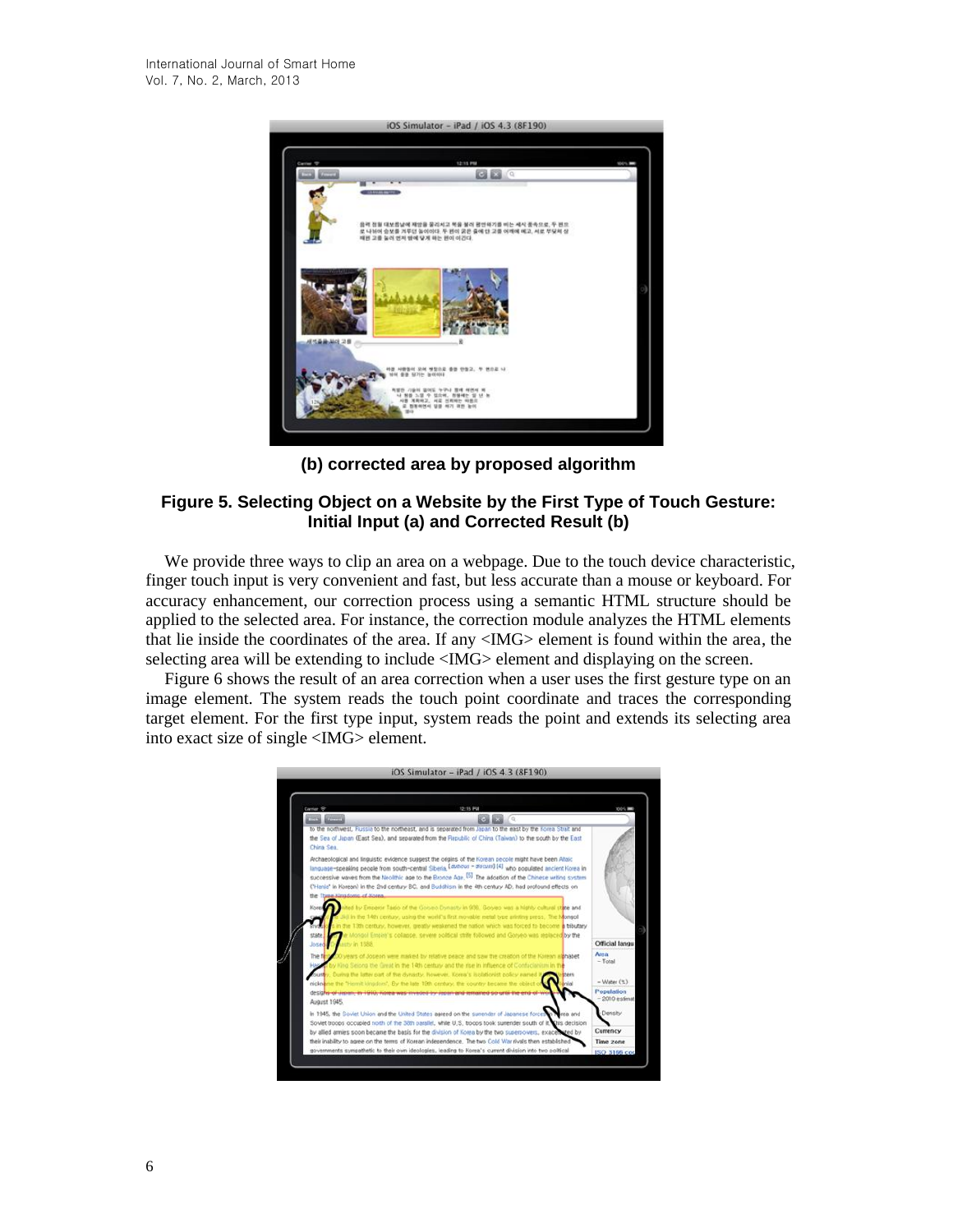

**Figure 6. Selecting Text by the Second Type of Touch Gesture**

The second touch type can select multiple objects by moving two fingers for resizing the selection area. User can select not only a part of paragraph, but also multiple paragraphs. For the better usability, our correction process will select whole paragraph when the selected text size is larger than a certain threshold size of paragraph.

Figure 7(a) shows the text area selected by a user and selected area exceeds 90% of two paragraphs. Then, the correction module expands the region to select two paragraphs as shown in Figure 7(b). The module assumes that the user intends to refer the whole two paragraphs, but is not be able to select them exactly due to the inaccurate input type of touch interface.

The following HTML code described in Figure 7 is an example of the underlying text structure

... by the Joseon Dynasty in  $1388 \le p \le p$  Korea was united by Emperor Taejo of the Goryeo Dynasty in 936. G ... omit ... so until the end of World War II in August  $1945 < p >$ 

(a) Partially selected paragraph

... by the Joseon Dynasty in 1388. $\langle p \rangle$   $\leq p$  Korea was united by Emperor Taejo of the Goryeo Dynasty in 936. G ... omit ... so until the end of World War II in August  $1945.$ 

(b) Area corrected to the complete paragraph

## **Figure 7. The Underlying HTML Text Structure**

The threshold value may depend on the number of words in targeted paragraph. According to our analysis of user behavior observation in touch input selection, user tends to select more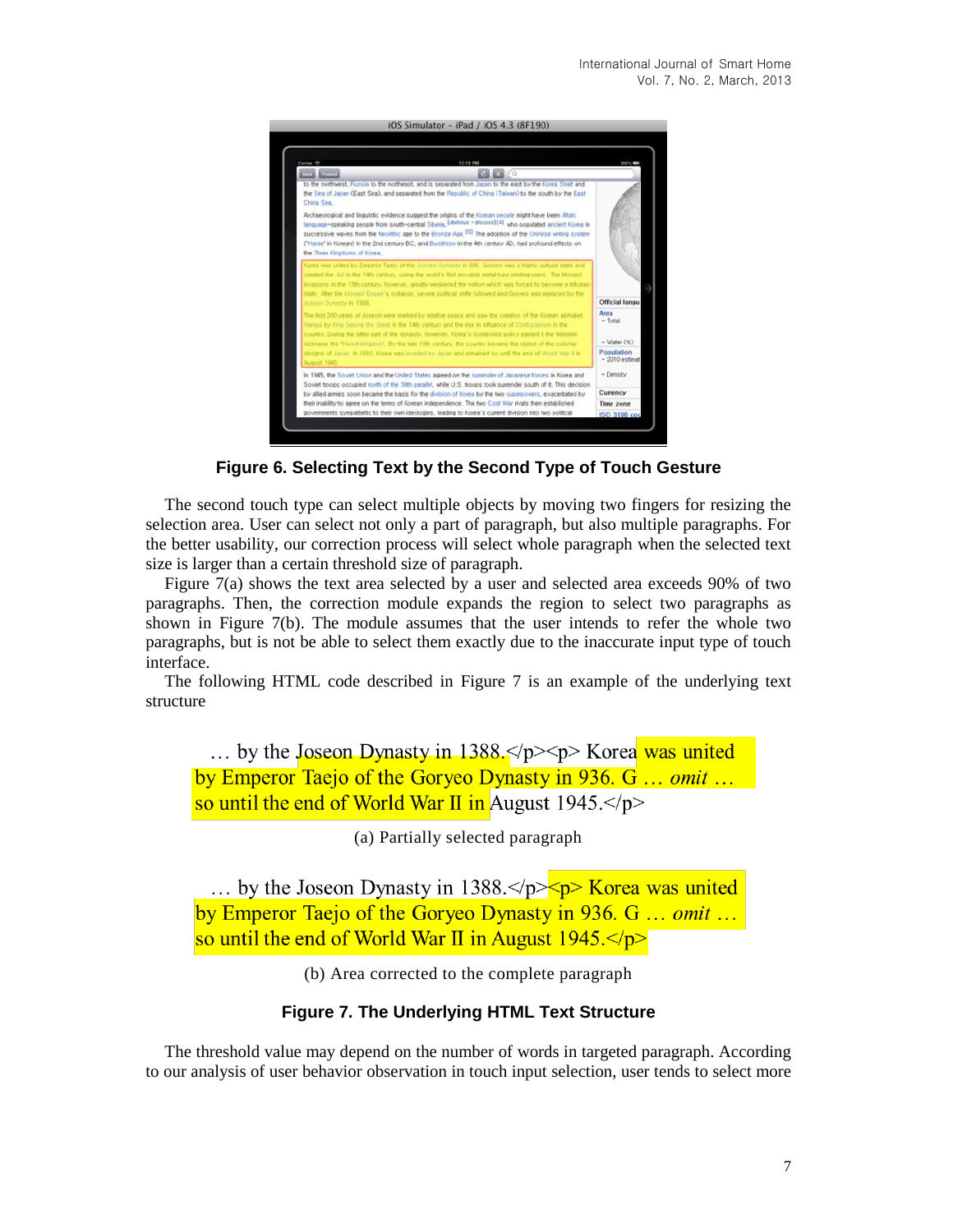accurate on short paragraph than long or multiple. Therefore, the high threshold value should be applied for short paragraph and low for long or multiple paragraphs.



**(a) Manual Area Correction Interface**



**(b) Note collecting interface**

## **Figure 8. Slider Menu (a) and Note Collecting Interface (b)**

Once a correction process is completed, the selected area will be displayed with a slider menu interface on the screen. This enables the user to manually manipulate the selecting area as shown in Figure 8(a).

The slider expands or collapses the area by navigating the target HTML tree nodes (Figure 9). Moving it to right side makes a selected node going up to its parent node and this means expanding the area to cover all sibling nodes which might be related original selection and vice versa.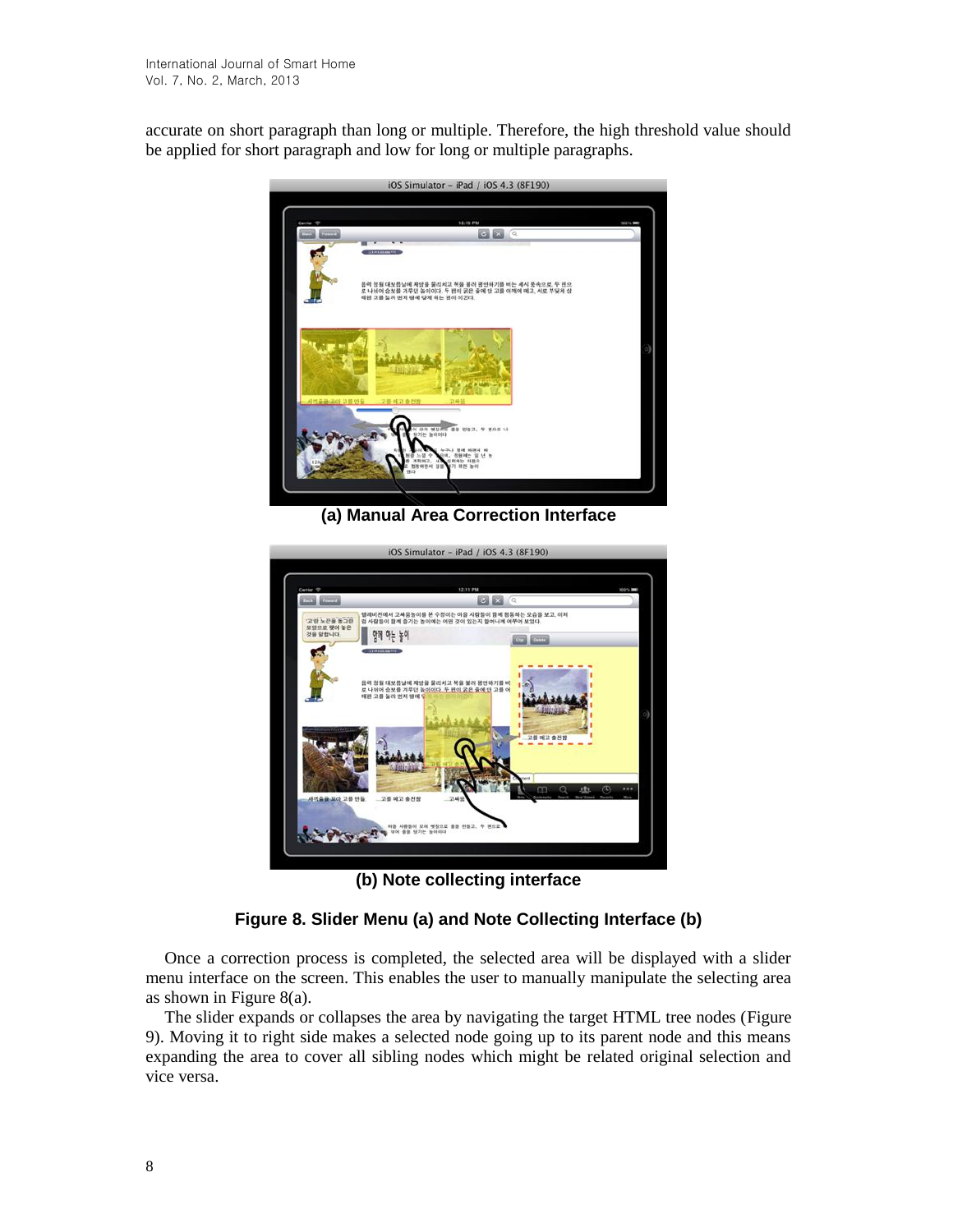

**Figure 9. Navigating the Target HTML Tree Nodes**

After finalizing the area, an empty slot will be appeared on the right side of the screen. A user can drag and drop the selected object into the slot to store it in the note collection as shown in Figure 8(b).

## **2.2 Organizing and Sharing a Notebook**

The proposing application has another view called a notebook canvas where a user can create a personal notebook by inserting notes from the collection. The collected notes are listed as thumbnails on the left side of the screen ordered by date or source web URL. A user can drag and drop the thumbnail on the empty canvas, and also insert a blank note as a new note. It also provides basic touch gestures to manipulate a note clip such as translation, rescaling, and rotation as shown in Figure 10.

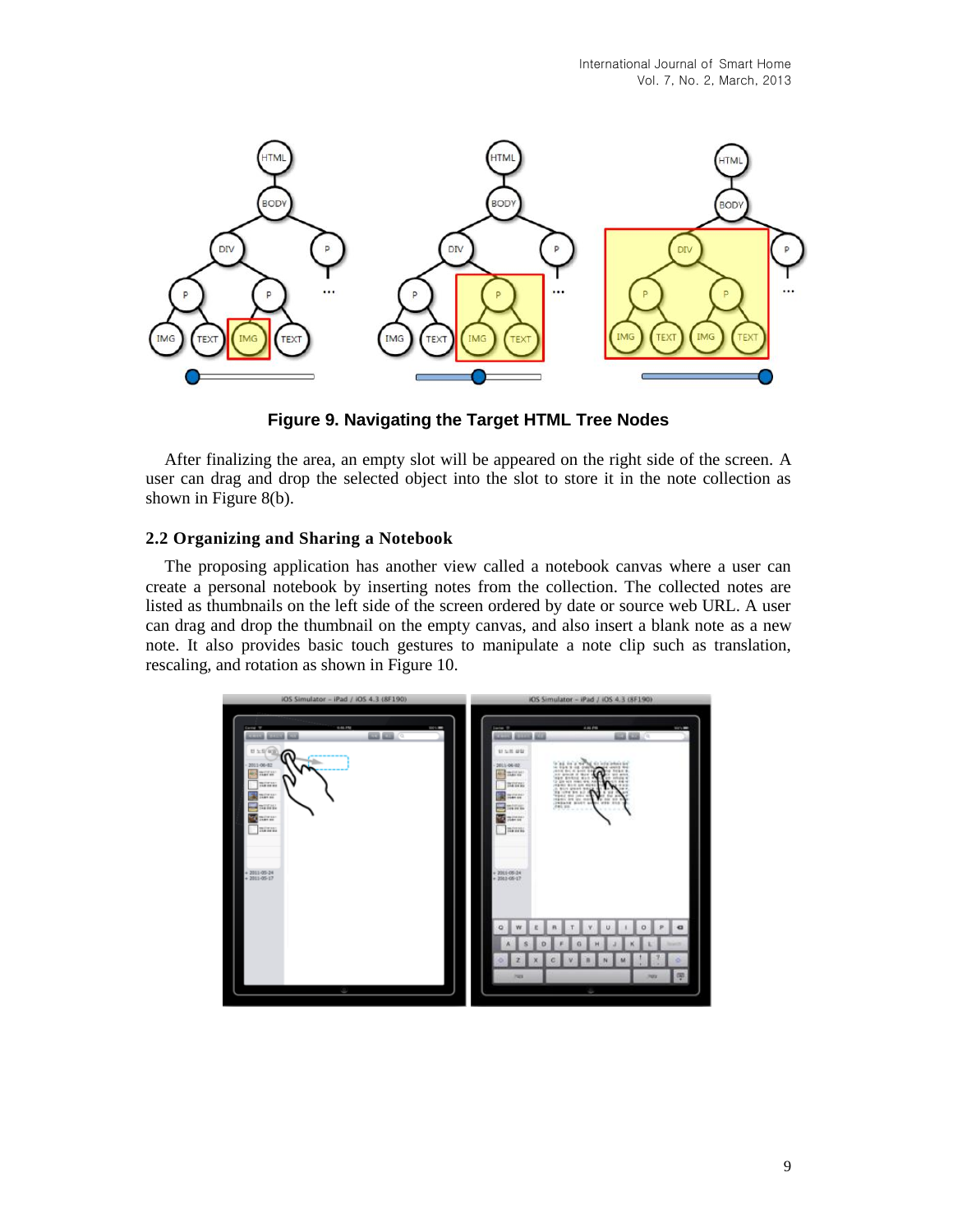

**Figure 10. Notebook Editing Interface**

When a user stores a created notebook on the cloud server, it can be accessible at any location. In addition, a notebook can be shared to other group members for their information. Touching the 'publish' button on the top of the screen sets one of note-books open to the public. Thus, other group members can read public notebooks and import them into their workspace as well.

In educational institutes, it is shown that many students tend to refer a well-noted notebook of a top student or a teacher. They also often tend to discuss about their notes. These educational behaviors are the motivation of this interface.

## **3. Evaluation**

In this paper, the proposing interface is evaluated using quantitative and qualitative methods. Both the proposing and a comparative interface are explained for 30 minutes to 40 elementary students (i.e., 21 male and 19 female, the 6th grade student) as evaluators. We have them familiar with the interface before the test. The overall system structure used in the test is shown is Figure 11.



**Figure 11. Overall Structure of the Proposed System**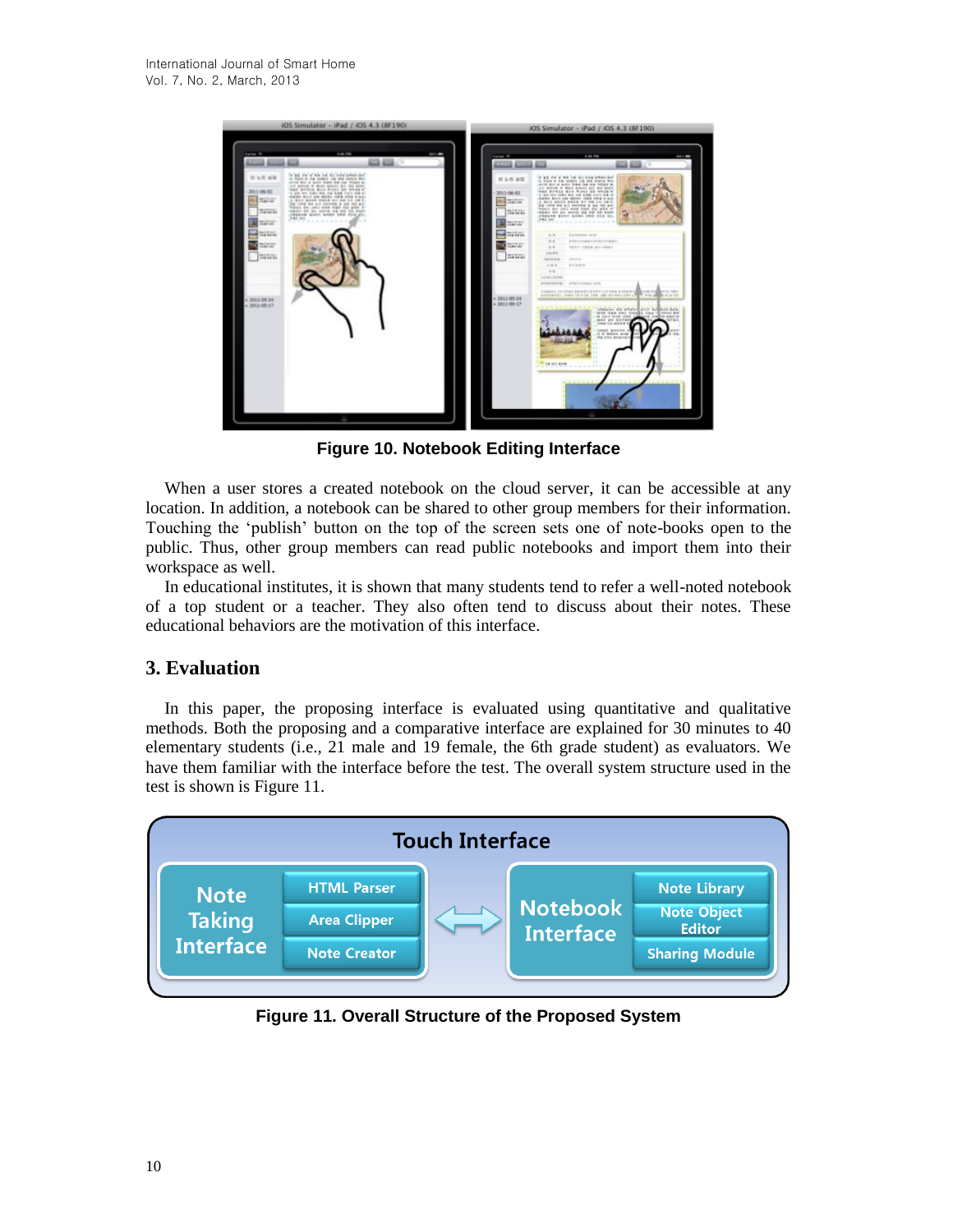#### **3.1 Experiment 1**

In experiment 1, the time consumption to complete the task and accuracy are measured. For the experiment, 10 sheets of paper, printed educational websites, marked with total 40 annotations are given to the participants first where each page has 3 to 5 annotations. They were divided into experimental group (*i.e.*, EG) and control groups (*i.e.*, CG). Each group is asked to create the note, exactly same as given sheets, from the webpages. EG used the proposing interface and CG used a multi-gesture enabled iPad device with Safari web browser.

We evaluate the time needed to complete the task and accuracy of selected areas compared to the area of marks on the given sheets. The entire outcome of two groups is shown in the Figure 12. Paired-t test was used to analyze the result. CG takes more time to complete the task and overall accuracy is significantly lower ( $p = .01$ ). EG is able to undertake highly accurate work with less time  $(p = .03)$ .



**Figure 12. Test Results of Both Groups: Working Time (top) and Accuracy (bottom)**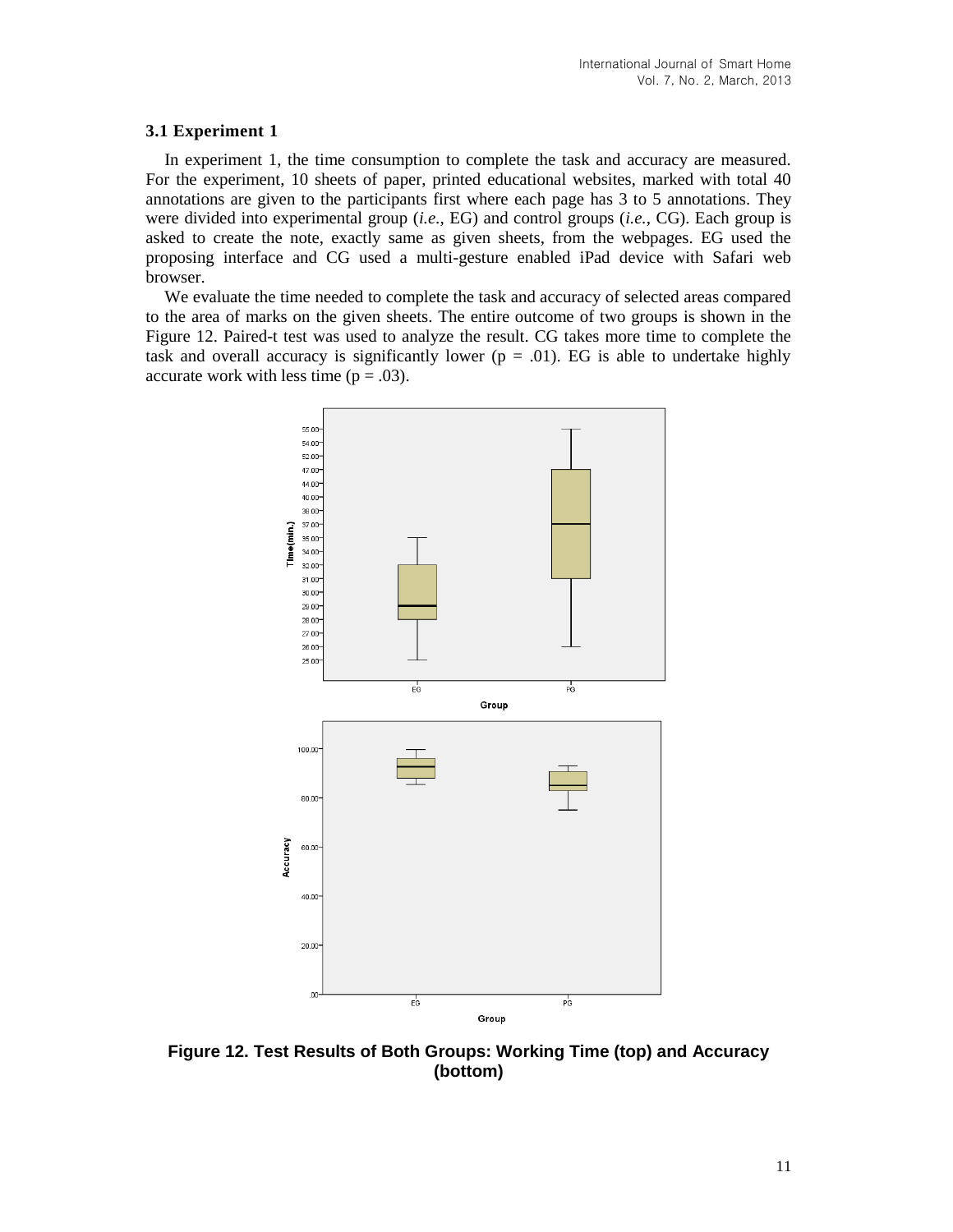## **3.2 Experiment 2**

To evaluate an effectiveness of the proposing notebook to students, we designed a 2 hours course for the participants. The participants freely create their personal note-books and share them with other group members. Without any sharing requirement, they could share each other's notebook by using the application. The other group can also freely access to the course material and take a note on a paper.

A pre/post-test was taken to measure the effectiveness of the proposing interface. To verify objectivity of the test, the participants are given a quiz to distinguish problem solving ability between two groups. EG and CG scored average of 69.1 and 68.3, standard deviation of 16.76 and 17.49 respectively. We can see that the difference of test results between EG and CG is not significant ( $p = .06$ ) as shown Table 1. This ensures that those two groups have a similar level of basic knowledge on the testing material.

One hour is given for each group to study the assigned material. As shown in Table 2, the score of experimental group is higher than that of control group. Significant difference is found( $p = .009$ ).

|    | $\mathbf N$ | Avg.  | <b>SD</b> | df    |      | p    |
|----|-------------|-------|-----------|-------|------|------|
| EG | 20          | 69.17 | 16.76     | 22.00 | .119 | .637 |
| CG | 20          | 68.33 | 17.49     | 21.96 |      |      |

**Table 1. A Comparison between the Pre-test of Two Groups**

Thus, it is shown that our proposing notebook application in touch device, we can see that use of the proposed notebook application on a touch device have on positive effect on the problem solving skills.

|    | N  | Avg.  | <b>SD</b> | df    |       |      |
|----|----|-------|-----------|-------|-------|------|
| EG | 20 | 87.23 | 8.63      | 22.87 | 1.057 | .009 |
| CG | 20 | 73.26 | 13.13     | 14.89 |       |      |

**Table 2. A Comparison between the Post-test of Two Groups**

## **4. Conclusions**

We proposed the note-taking smart user interface for electronic textbook and measure its functionality and effectiveness. Our results show that the user is satisfied with the demand of creating the own content through the note-taking interface, which minimizing costs by the improved accuracy and reduced time. Furthermore, a personalized notebook created and shared by the interface significantly improves the learner's knowledge.

In the future work, we will build the cloud-based database, which stores pedagogical information such as learner's profile, scores, learning behaviors, and etc. Using the database, a recommendation system can be combined with notebook interface in order for the learners to gather more related and proper information.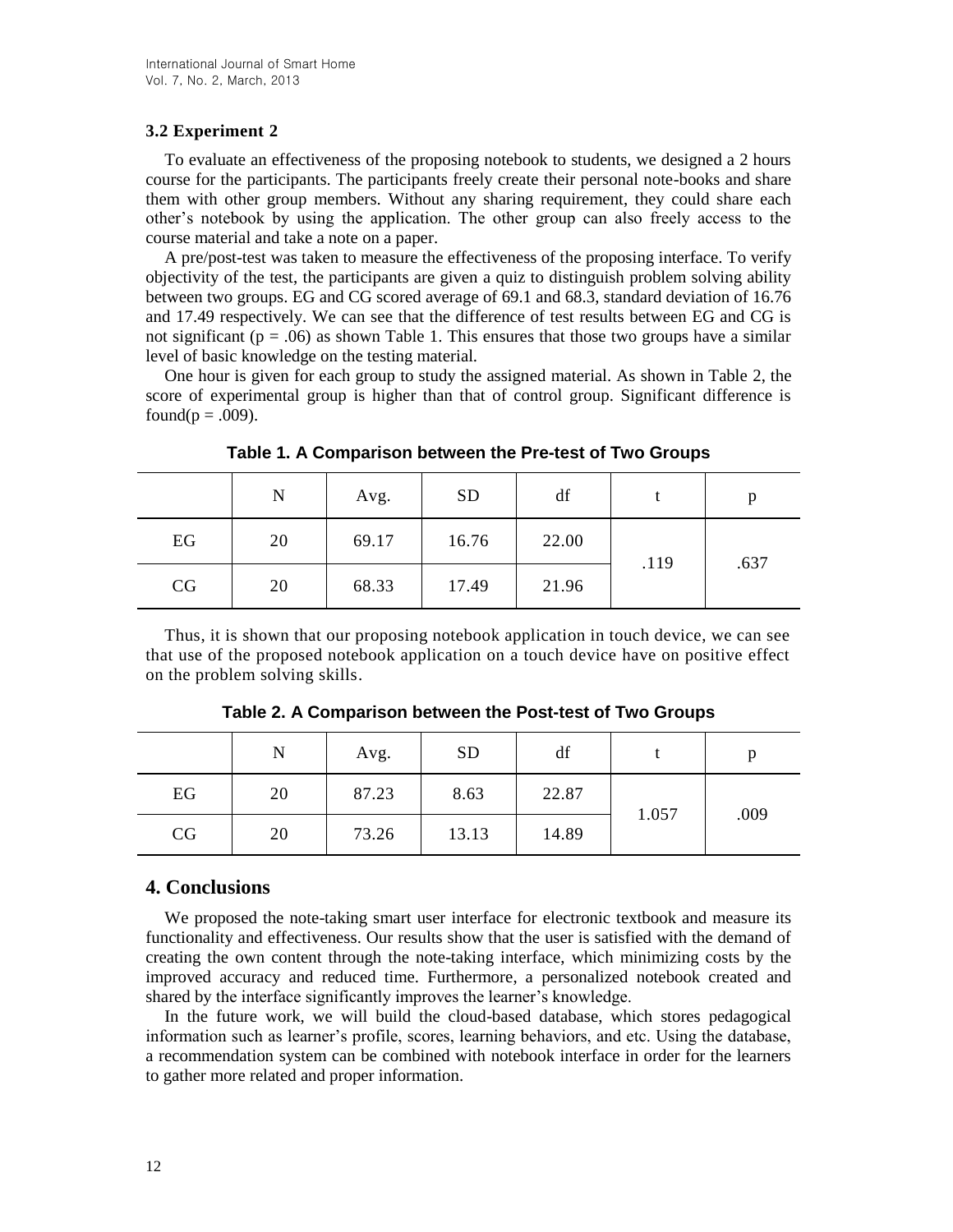Currently the application only runs on iOS. However, we will work on the cross platform compatibility for Android OS and even desktop OS. Thus, a learner can manage notes on the electronic textbook anywhere at any time via the cloud service.

### **Acknowledgements**

This research was supported by Basic Science Research Program through the National Research Foundation of Korea (NRF) funded by the Ministry of Education, Science and Technology(2011-0027193).

This paper is a revised and expanded version of a paper entitled Annotation-based Smart User Interface for Digital Textbook presented at Advanced Information Technology and Sensor Application, Daejun, Korea, 2.28-29, 2012.

## **References**

- [1] "GSA raises forecast for LTE networks"[, http://www.gsacom.com/news/gsa\\_340.php4.](http://www.gsacom.com/news/gsa_340.php4)
- [1] Apple iBooks 2, http://www.apple.com.
- [2] R. C. Meurant, "The Key Importance of L2 Digital Literacy to Korean EFL Pedagogy: College Students Use L2 English to Make Campus Video Guides with Their Cell Phone Videocams, and to View and Respond to Their Videos on an L2 English Language Social Networking Site", International Journal of Hybrid Information Technology, vol. 1, no. 1, SERSC, **(2008)**, pp. 65-72.
- [3] O. Boyinbode, A. Bagula and D. Ngambi, "An Opencast Mobile learning Framework for Enhancing Learning in Higher Education", International Journal of u - and e - Service, Science and Technology, vol. 4, no. 3, SERSC, **(2011)**, pp. 11-18.
- [4] P. Nagarajan and G. W. Jiji, "ONLINE EDUCATIONAL SYSTEM (e- learning)", International Journal of uand e-Service, Science and Technology, vol. 3, no. 4, SERSC, **(2010)**, pp. 37-48.
- [5] J. S. Sung, "U-Learning Model Design Based on Ubiquitous Environment", International Journal of Advanced Science and Technology, vol. 13, SERSC, **(2009)**, pp. 77-88.
- [6] C. C. Marshall, "The Future of Annotation in a Digital (Paper) World", The 35th Annual GSLIS Clinic: Successes & Failures of Digital Libraries, **(1998)** University of Illinois at Urbana-Champaign.
- [7] I. A. Ovsiannikov, M. A. Arbib and T. H. McNeill, "Note Technology", International Journal of Human-Computer Study, vol. 50, no. 4, **(1999)**, pp. 329-362.
- [8] A. Balla, "Designing Pedagogical Learning Environment", International Journal of Advanced Science and Technology, vol. 6, SERSC, **(2009)**, pp. 1-14.
- [9] A. Thayer, C. P. Lee, L. H. Hwang, H. Sales, P. Sen and N. Dalal, "The imposition and superimposition of digital reading technology: the academic potential of e-readers", Proceedings of the 2011 annual conference on Human factors in computing systems, **(2011)** Vancouver, BC, Canada.
- [10] J. G. Merriënboer and P. Ayres, "Research on Cognitive Load Theory and Its Design Implications for E-Learning", Educational Technology Research and Development, vol. 53, no. 3, **(2005)**, pp. 5-13.
- [11] E. Tse, J. Schoning, J. Huber, L. Marentette, R. Beckwith, Y. Rogers and M. Muahlhauser, Proceedings of the 2011 annual conference extended abstracts on Human factors in computing systems, **(2011)** Vancouver, BC, Canada.

## **Authors**



#### **Jae-Kyung Kim**

He received the B.S. degree in Statistical Computing/Chemistry from Dankook University in 2000 and the M.S, and Ph.D degrees in Computer Science from Yonsei University in 2002 and 2007. He is currently a senior researcher at Smart Education Research Center at Gyeongin National University of Education. His research interests include smart education, human-computer interaction, annotation, and electronic textbooks.